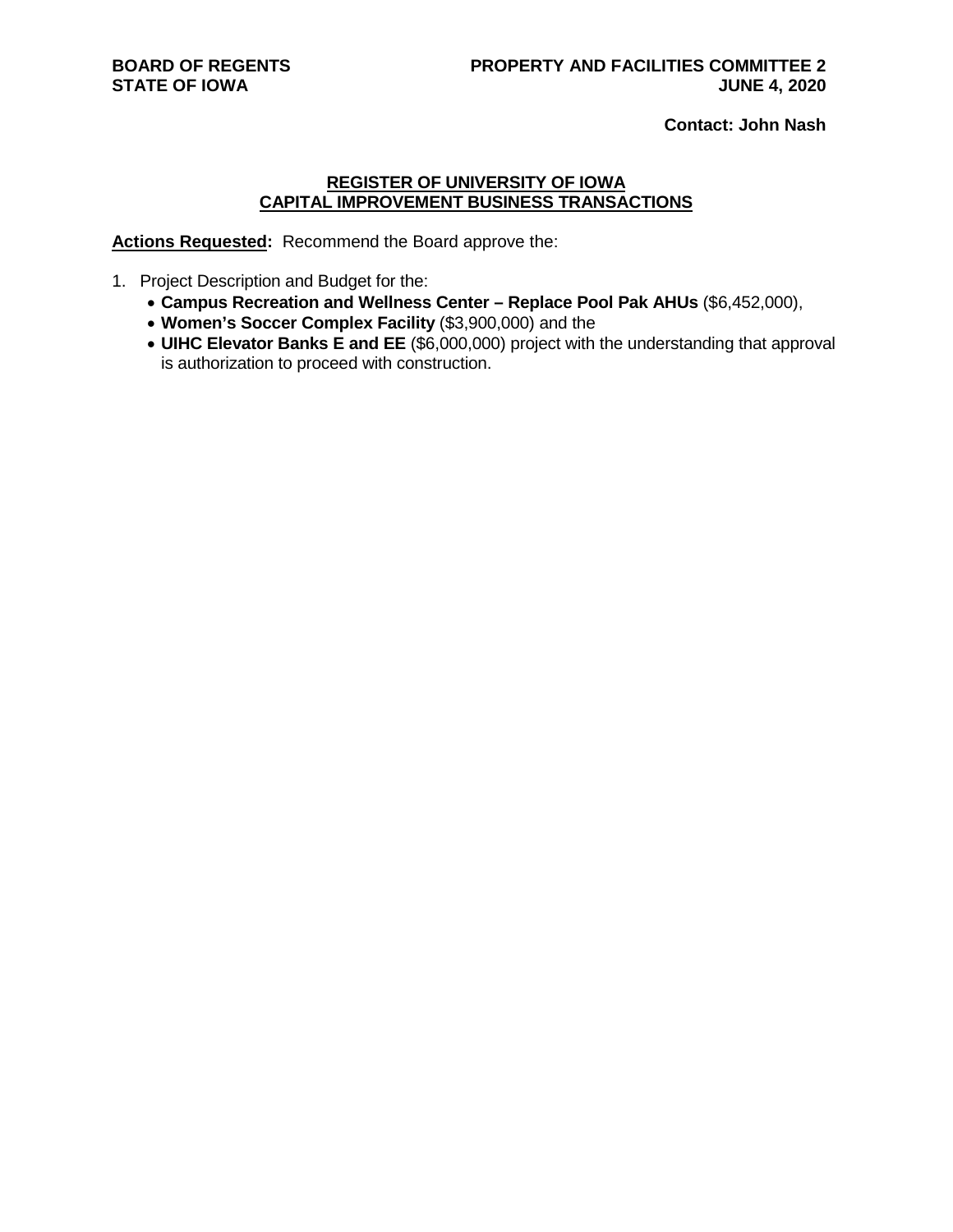## **SUI project #1 of 3 Campus Recreation and Wellness Center – Replace "PoolPak"**

**Executive Summary:** This project would replace seven "PoolPak" air handling units that maintain air temperature and humidity in the main pool and leisure pool areas. This project budget of \$6,452,000 would be funded by Recreation Renewal and Replacement Funds, Building Maintenance Funds, and Athletics Department Gifts and Income.

#### **Background:**

| <b>Project Summary</b>                      |             |           |                         |
|---------------------------------------------|-------------|-----------|-------------------------|
|                                             | Amount      | Date      | <b>Board Action</b>     |
| <b>Emergency Contracting Authorization</b>  |             |           |                         |
| Southeastern Heating & Air Conditioning     |             | Dec. 2017 | Approved                |
| Permission to Proceed with Project Planning |             | Jun. 2019 | Approved                |
| Design Professional Selection,              |             |           |                         |
| $\triangleright$ KFI Engineers, Iowa City   |             | Sep. 2019 | Not Required*           |
| <b>KFI Engineers Agreement</b>              |             |           |                         |
| Schematic Design only                       | \$56,000    |           | Oct. 2019 Not Required* |
| <b>KFI Engineers Amendment #1</b>           |             |           |                         |
| Design Development - Record Documents       | \$405,700   | Jan. 2020 | Not Required*           |
| <b>Project Description and Budget</b>       | \$6,452,000 | Apr. 2020 | <b>Requested</b>        |

**\*** Approved by Executive Director, consistent with Board policy.

| <b>Project Budget</b>         |             |  |
|-------------------------------|-------------|--|
| Planning, Design & Management | 799,000     |  |
| Construction                  | 5,141,600   |  |
| Contingency                   | 511,400     |  |
| Total                         | \$6,452,000 |  |
|                               |             |  |

| <b>Source of Funds</b>                   |             |
|------------------------------------------|-------------|
| Recreation Renewal and Replacement Funds | \$3,226,000 |
| Athletic Department Gifts and Income     | 3,226,000   |
| Total                                    | \$6.452,000 |

#### **Schedule**

Construction: Summer 2020 – late Summer 2021

The existing "PoolPak" air handling units are proprietary equipment and need to be replaced due to the increased maintenance intensity brought on by age and the corrosive pool area atmosphere. The rate of failure risks the reliability of the systems to maintain the pool's activity schedule, which includes student recreation, high level competitions and other daily visitors.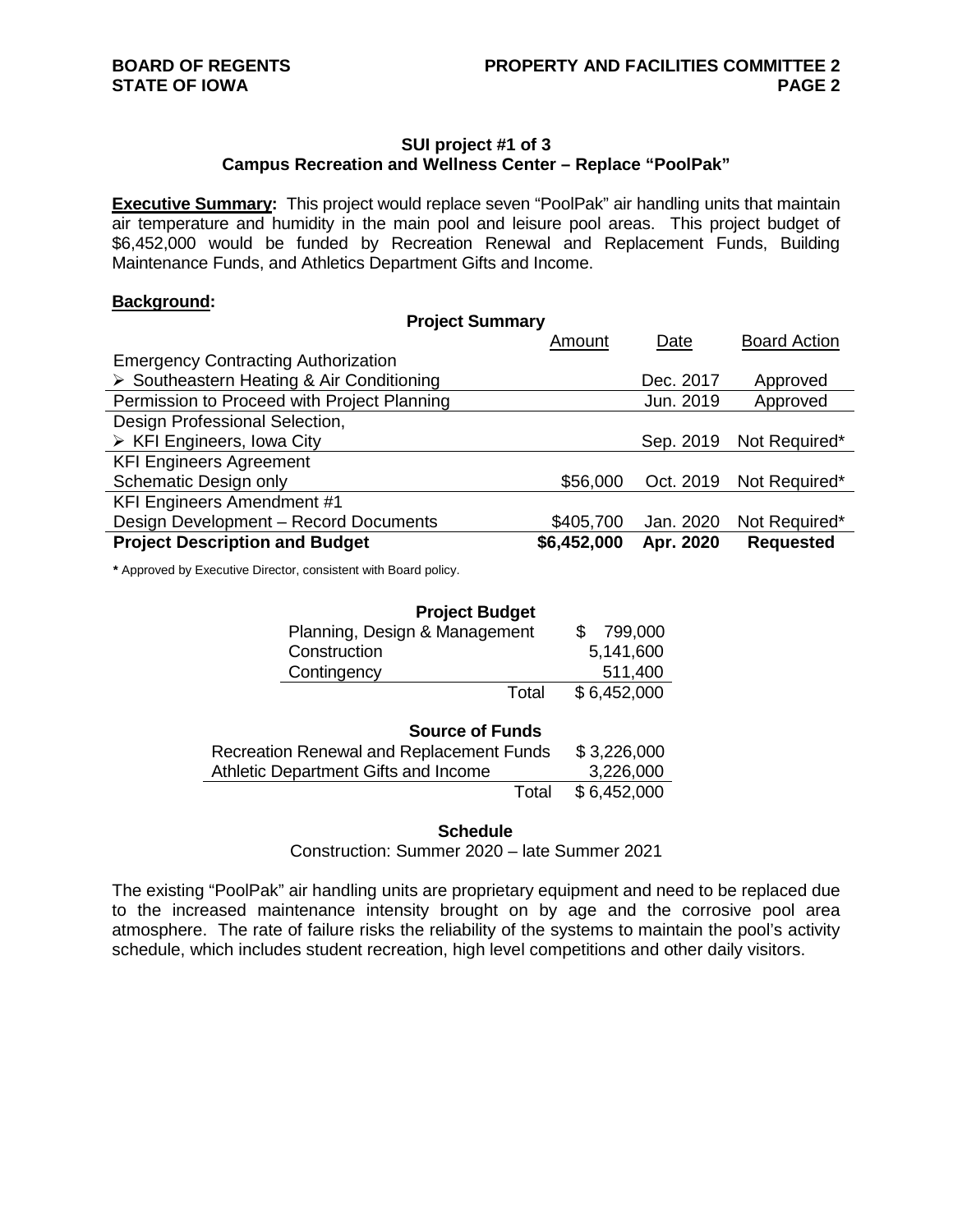## **BOARD OF REGENTS STATE OF IOWA**

## **PROPERTY AND FACILITIES COMMITTEE 2 PAGE 3**

This replacement project would also increase the chilled water and steam-generated hot water capacities serving both pools. This air handling unit replacement project would require careful construction phasing in order to maintain pool availability, during demolition of the old and installation of the new units.



# **Project Location**

University of Iowa campus, east side of the Iowa River

**North**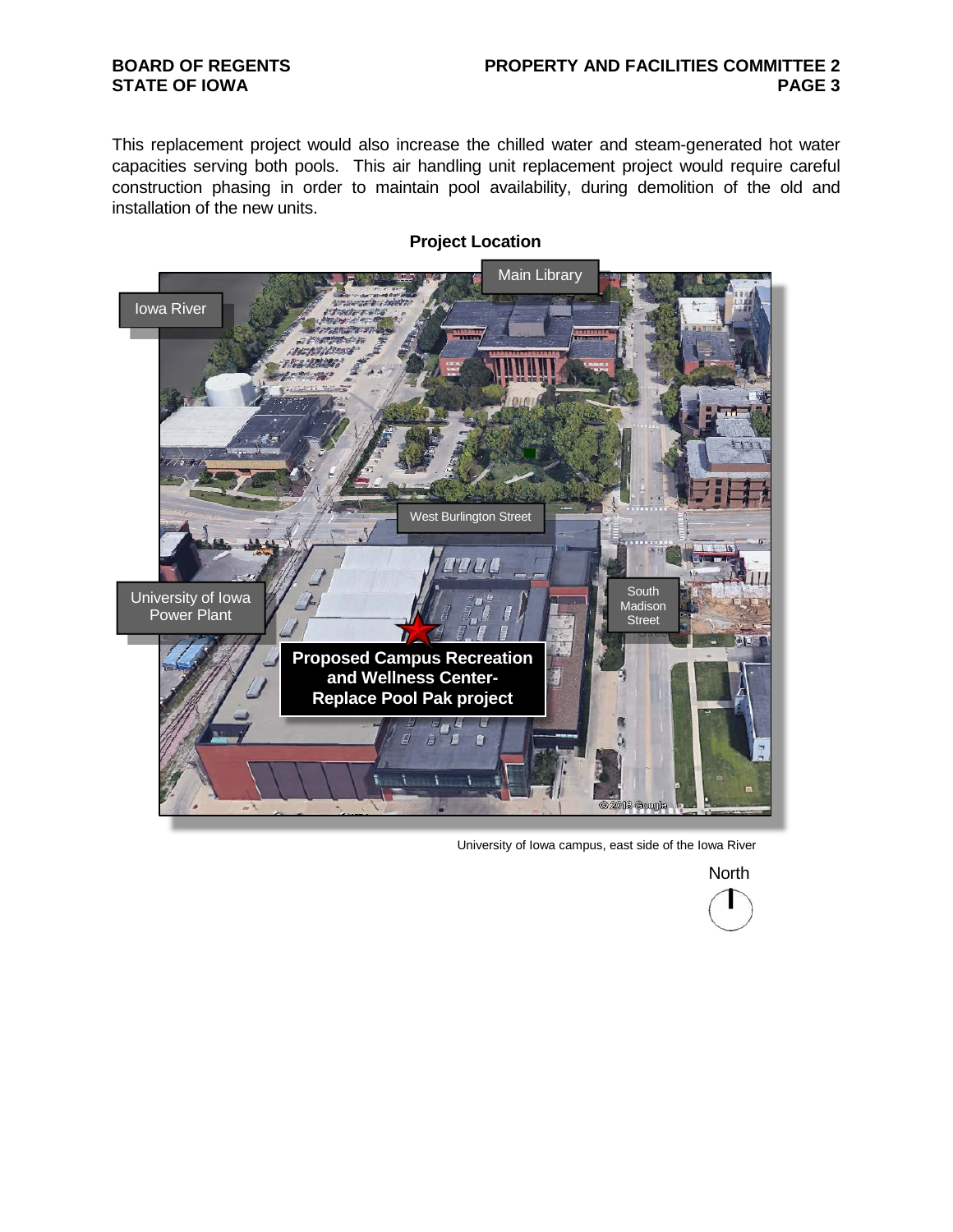#### **SUI project #2 of 3 Women's Soccer Complex Facility**

**Executive Summary:** This project would build a new two-story, 8,400 square foot facility to serve the University of Iowa women's soccer team. The project budget of \$3,900,000 million would be funded by a specific gift of \$3,000,000 and \$900,000 in Athletics Department Funds.

In order to complete the project in the summer 2021, the UI plans to utilize the Design Build delivery method, approved in April by the Board Office for project budgets under \$5,000,000.

**Background:** The new facility would be located at mid-field along the west side of the existing soccer field. It would include locker rooms, a training room, equipment storage, coach's office, team room, multi-purpose room, press box, filming platform, and associated support spaces. The project also includes required site amenities, roadway, sidewalk, utilities and landscaping.

**Project Summary** 

|                                            | Amount      | Date             | <b>Board Action</b> |
|--------------------------------------------|-------------|------------------|---------------------|
| <b>Program Statement</b>                   |             | Apr. 2020        | Not Required*       |
| Use of the Design Build Delivery Method    |             | Apr. 2020        | Not Required*       |
| Design Build-Bridging Consultant Selection |             |                  |                     |
| ▶ Substance Architecture, Des Moines       |             | Apr. 2020        | Not Required*       |
| Substance Architecture Agreement           |             |                  |                     |
| > Design Build-Bridging Services           | \$55,750    | Apr. 2020        | Not Required*       |
| Design Build Team Selection                |             |                  |                     |
| $\triangleright$ (In progress)             |             | May 2020         | Not Required*       |
| <b>Schematic Design</b>                    |             | <b>Jun. 2020</b> | <b>Requested</b>    |
| <b>Project Description and Budget</b>      | \$3,900,000 | <b>Jun. 2020</b> | <b>Requested</b>    |

**\*** Approved by Executive Director, consistent with Board policy.

| <b>Project Budget</b>         |             |  |
|-------------------------------|-------------|--|
| Planning, Design & Management | \$288,700   |  |
| Construction                  | 3,068,000   |  |
| Furniture & Equipment         | 239,000     |  |
| Contingency                   | 304,300     |  |
| Total                         | \$3,900,000 |  |

| <b>Source of Funds</b>            |       |             |  |
|-----------------------------------|-------|-------------|--|
| <b>Athletic Department Gift</b>   |       | \$3,000,000 |  |
| <b>Athletic Department Income</b> |       | 900,000     |  |
|                                   | Total | \$3,900,000 |  |

**Estimated Annual Maintenance Cost** \$25,000 to \$50,000

**Estimated Annual Maintenance Cost: Source of Funds** Athletics Department Revenue

**Schedule:** Construction: Summer 2020 – Summer 2021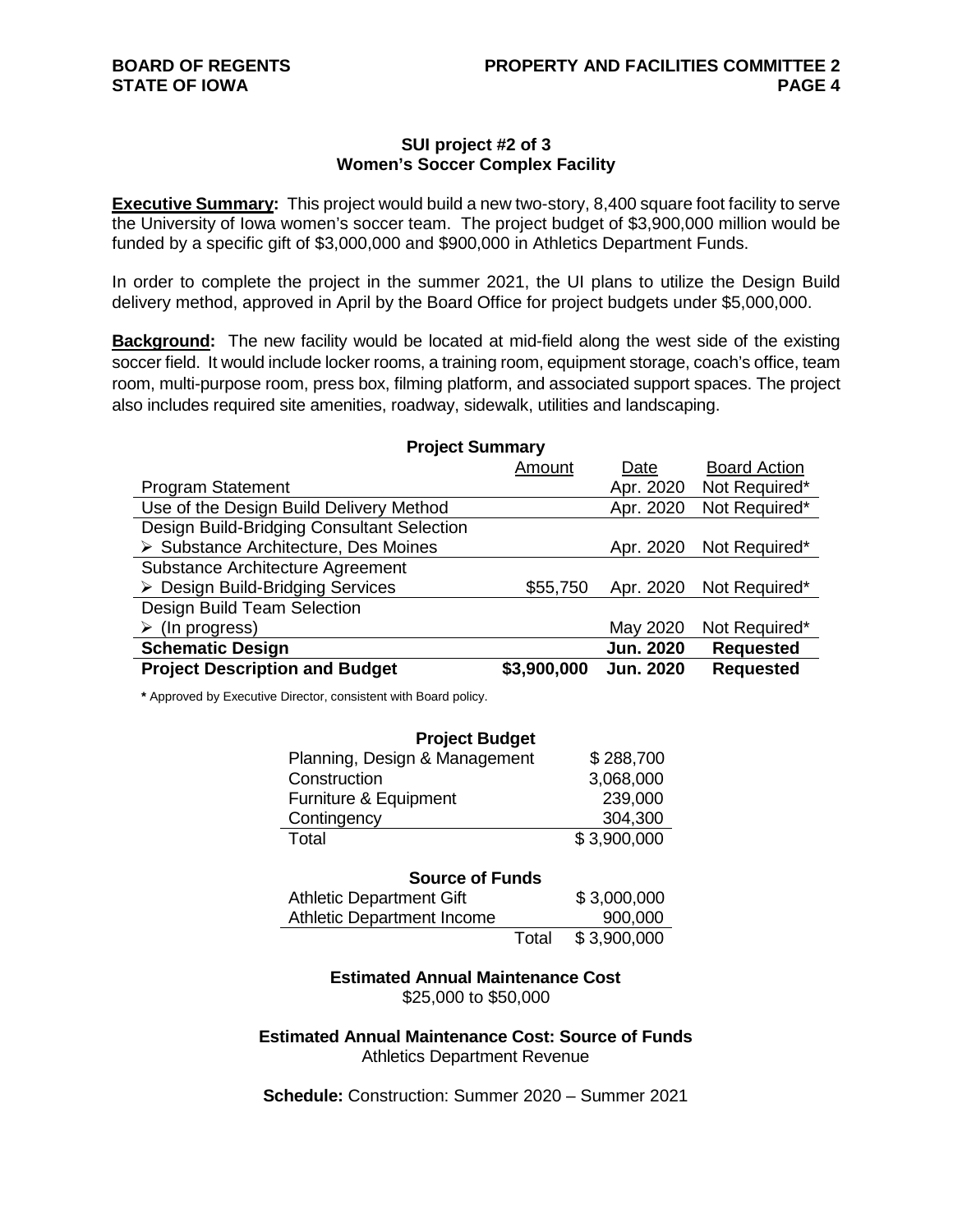## **BOARD OF REGENTS STATE OF IOWA**

## **PROPERTY AND FACILITIES COMMITTEE 2 PAGE 5**

The UI soccer team currently utilizes space for locker rooms and offices at a remote location from the soccer field, the Hawkeye Tennis and Recreation Complex. The facility would improve the game-day experience for the team, and provide the resources needed for the soccer program to remain competitive with other Big Ten schools. The facility would also strengthen recruiting activities, donor cultivation and alumni activities.

**Design Build Delivery Method**: The Design Build firm would be selected using our routine competitive and formal selection process as described in the Board of Regents' "Alternative Delivery Method Guidelines," developed in January 2018.

Advantages of Design Build:

- Saves time: Design Build would expedite completion of the project, saving money.
- Saves money: Design Build would result in fewer change orders as design errors and omissions are solely covered by the Design Build team.
- Better facility: Design Build allows contractor input early on in design and fosters collaboration between the designer and builder through a single contract.



# **Project Location**

University of Iowa's west campus

**North**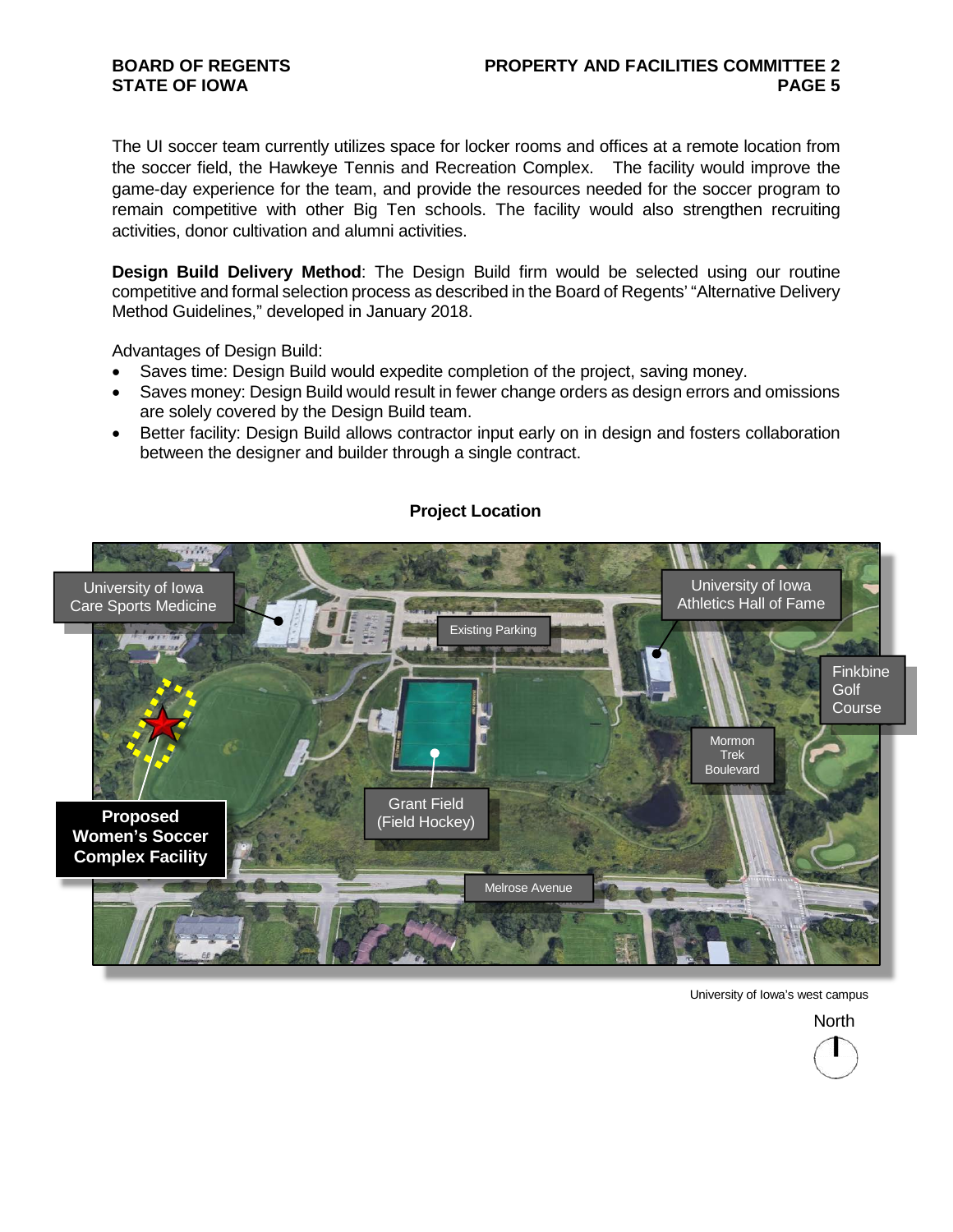

University of Iowa's west campus

**North** 

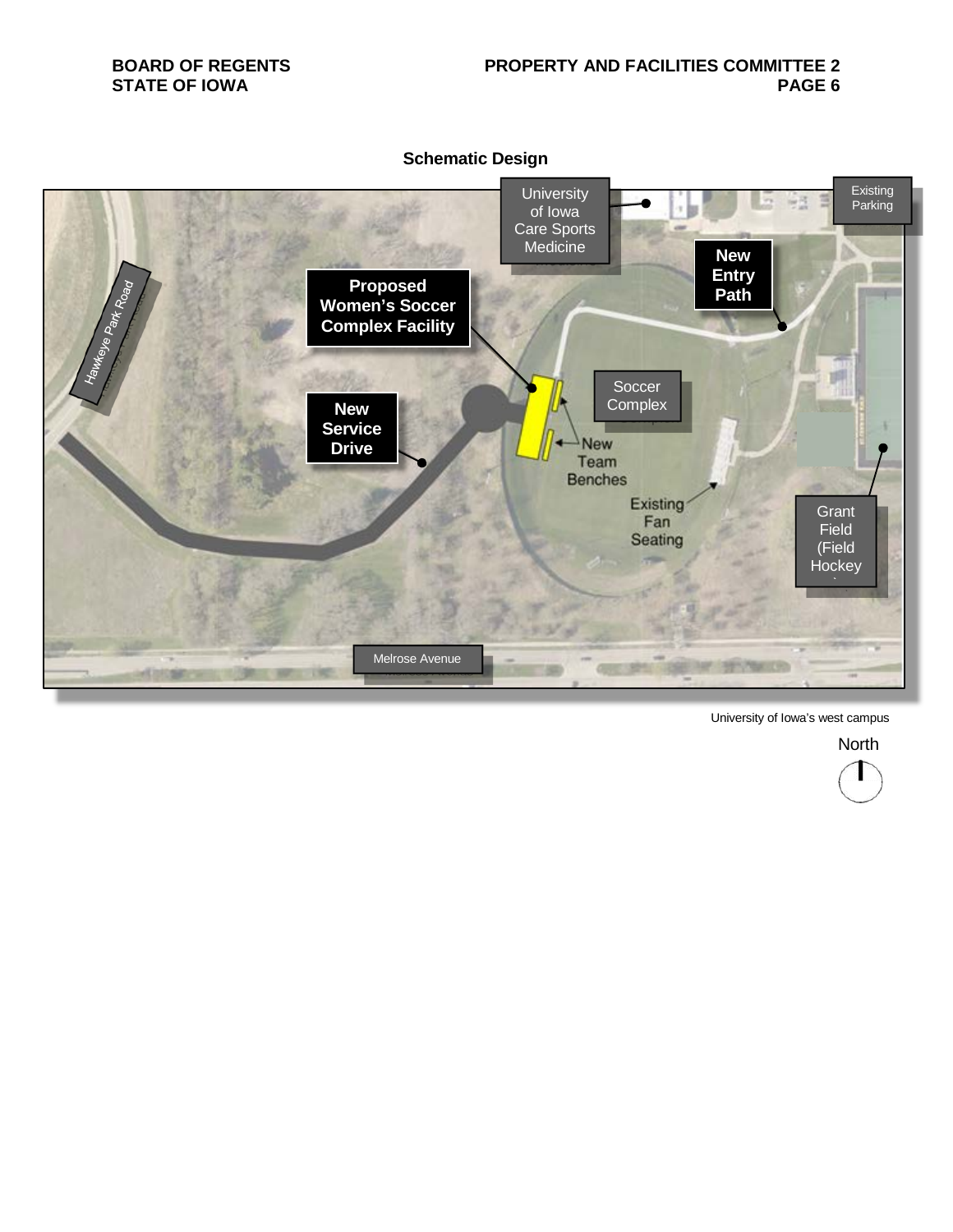## **SUI project #3 of 3 UIHC – Roy J. Carver Pavilion – Upgrade Elevators in E and EE Banks**

**Executive Summary:** This project would substantially upgrade six elevators in the Roy J. Carver Pavilion, three in the E Bank and three in the EE Bank. The project budget of \$6,000,000 would be funded by Hospital Building Usage Funds and/or Bond Proceeds.

**Background:** These six elevators are critical to UIHC's overall operation. The elevators are over 30-years-old, powered by outdated technology and are difficult to repair and service due to limited part availability.

| <b>Project Summary</b>                          |             |                  |                         |
|-------------------------------------------------|-------------|------------------|-------------------------|
|                                                 | Amount      | Date             | <b>Board Action</b>     |
| Permission to Proceed with Project Planning     |             | Feb. 2020        | Approved                |
| <b>Design Professional Selection</b>            |             |                  |                         |
| $\triangleright$ Shive Hattery, Inc., Iowa City |             |                  | Nov. 2019 Not Required* |
| <b>Shive Hattery Agreement</b>                  |             |                  |                         |
| Schematic Design - Record Documents             | \$357,943   |                  | Nov. 2019 Not Required* |
| <b>Project Description and Budget</b>           | \$6,000,000 | <b>Jun. 2020</b> | <b>Requested</b>        |

**\*** Approved by Executive Director, consistent with Board policy.

| <b>Project Budget</b>         |             |  |
|-------------------------------|-------------|--|
| Planning, Design & Management | \$679,200   |  |
| Construction                  | 4,839,890   |  |
| Contingency                   | 480,910     |  |
| Total                         | \$6,000,000 |  |

#### **Source of Funds**

Hospital Building Usage Funds = \$6,000,000

#### **Schedule**

Construction: Fall 2020 – Fall 2021

Elevator upgrades would include replacing hoist motors, cables, elevator car finishes, elevator car buttons, floor illuminators, elevator door equipment and, depending upon bids, cooling for the elevator machine rooms. Fire doors would be added to the corridors to create elevator lobbies. If bids were favorable, there would be upgrades to the lobby floors and wall protectors.